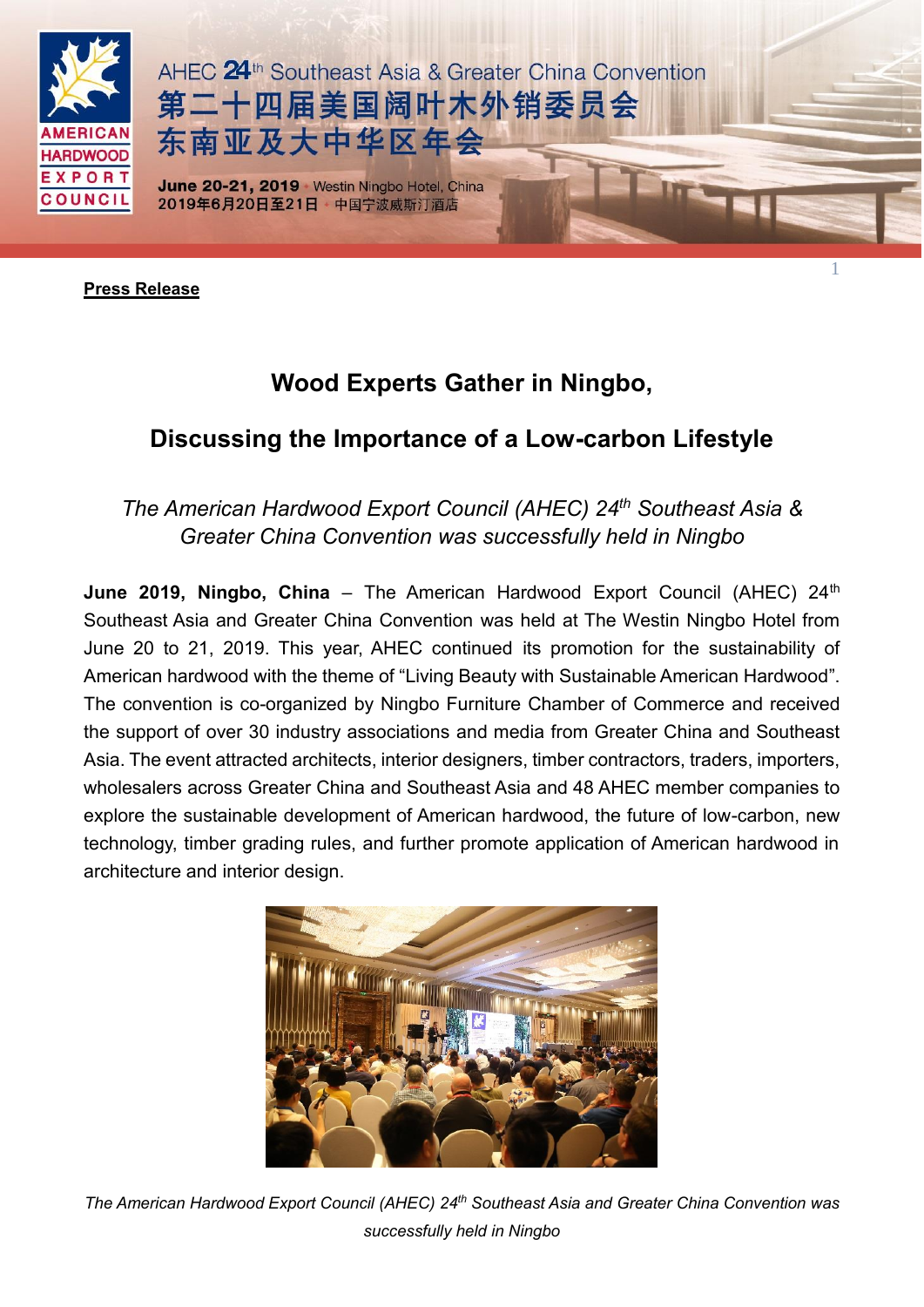

 $\mathcal{L}$ 

Many industry authorities were invited to speak at the convention, including: Mr. Bobby Richey, Agricultural Minister-Counselor, Embassy of the USA Agricultural Affairs Office; Mr. Michael Snow, Executive Director of AHEC; Mr. Scott Seyler, Chairman of AHEC; Mr. John Chan, Regional Director of AHEC SEA & Greater China; Dr. Scott Bowe, Professor of Wood Products from College of Agricultural and Life Science of University of Wisconsin-Madison; Mr. Judd Johnson, Managing Editor of the Hardwood Market Report; Mr. Silas Chow, Director of SOM China and President of AIA Shanghai | Beijing; Mr. Patrick Fong, Director of PFD Hong Kong and Hangzhou and Founding Chairman of Hong Kong Interior Designers Association (HKIDA); Mr. Dana Spessert, Chief Inspector and Dean of Education of Grading School of National Hardwood Lumber Association and Mr. Ding Min, President of Ningbo Furniture Chamber of Commerce. The speakers shared insights on the American hardwood market in China, the advantages of American hardwood for sustainable development and immense potential of American hardwood in architecture and interior design.

For his speech, Michael Snow, Executive Director of AHEC, explained the benefits that American hardwood has on the environment and analyzed how to meet sustainable development goals like carbon sequestration and emission reduction through scientific management and widespread use of American hardwood. He introduced, "Wood is widely recognized by the industry as a material that has a positive impact on the environment. American hardwood has a particularly high level of sustainability with treatment recognized by sustainable forest certifications. Apart from the inherent sustainability of forests, the creation of American hardwood furniture or other products also produces minimal carbon that is well aligned with environmental goals."



*Michael Snow, Executive Director of AHEC, delivered the speech*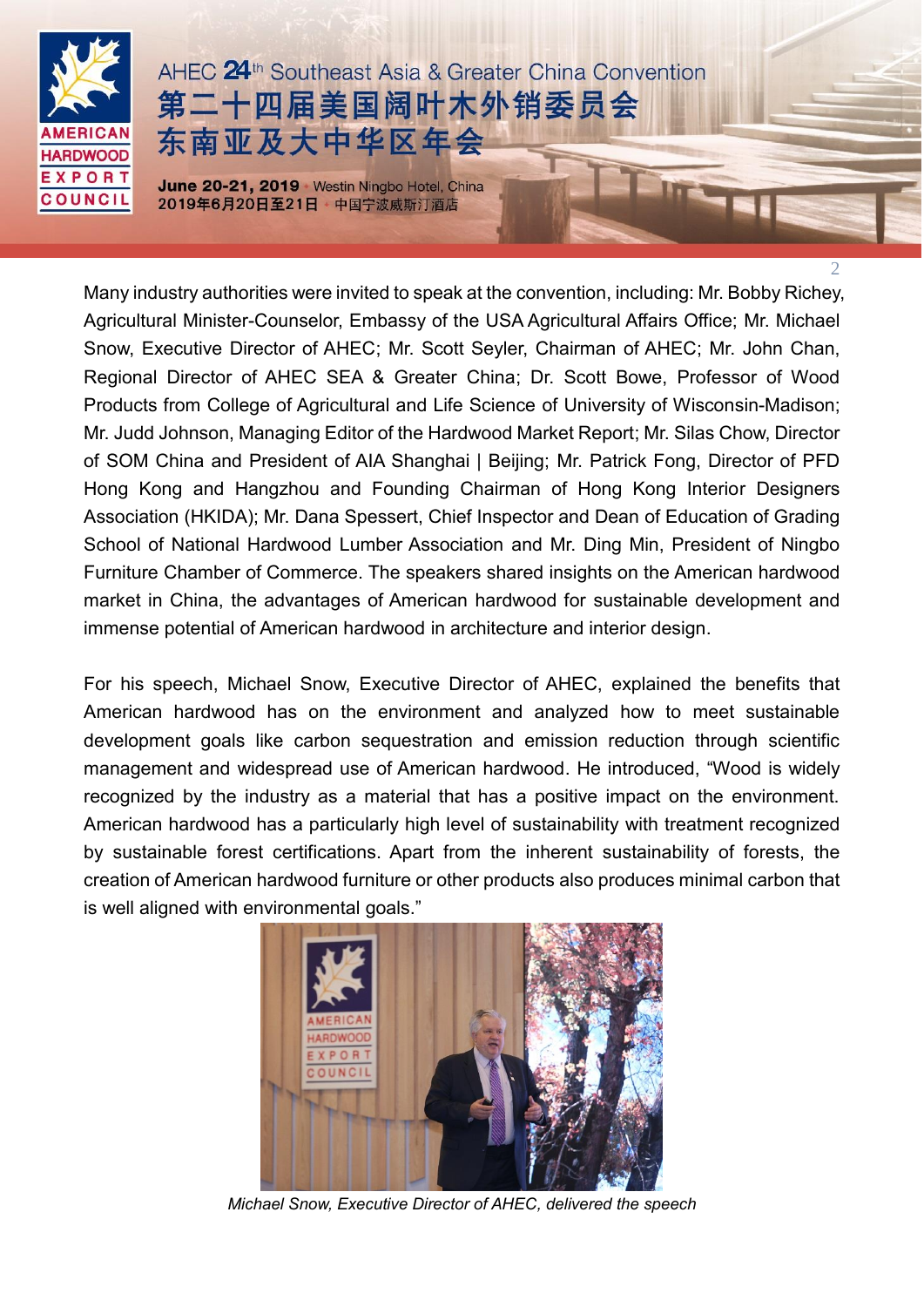

3

Commenting on the export situation of American hardwood, Michael Snow said, "From Jan. to Apr. 2019, American hardwood lumber exports to SEA markets surged 19.3% year-on-year, to US\$131 million. On the other hand, American hardwood exports to the Greater China faces many challenges due to the trade war, tariffs, extreme weather and a general slowing of demand, but China remains the largest export market for American hardwood. American hardwood lumber exports totaled US\$484 million in Greater China for January to April 2019, a decline from the previous year. Looking forward to the second half of this year and towards the future, we hope that market conditions will recover as soon as possible. At the same time, we will continue to put more effort into collaborations and promotions in the Greater China market, discover more market needs, fully utilize the low-carbon characteristics of American hardwood and promote American hardwood application in more fields.



*John Chan, Regional Director of AHEC SEA & Greater China, delivered the speech*

"In the 28 years that we have been in the China market, we have always promoted the sustainability of American hardwood and believed in the potential to develop it into a unique and innovative brand," said John Chan, Regional Director of AHEC SEA & Greater China. "Every year, we invite well-known designers and architects to share their thoughts on sustainability and their experience of using American hardwood. Working with many designers, we discovered that "Green" has become the latest trend in design. In some classic design cases, designers would all seemingly choose American hardwood for the main construction material without prior arrangement with the goal of creating a harmonious unity between nature and design and bring a truly low-carbon, environmentally-friendly lifestyle to the public.

This year's conference had the pleasure of having Silas Chiow, Director of SOM China and